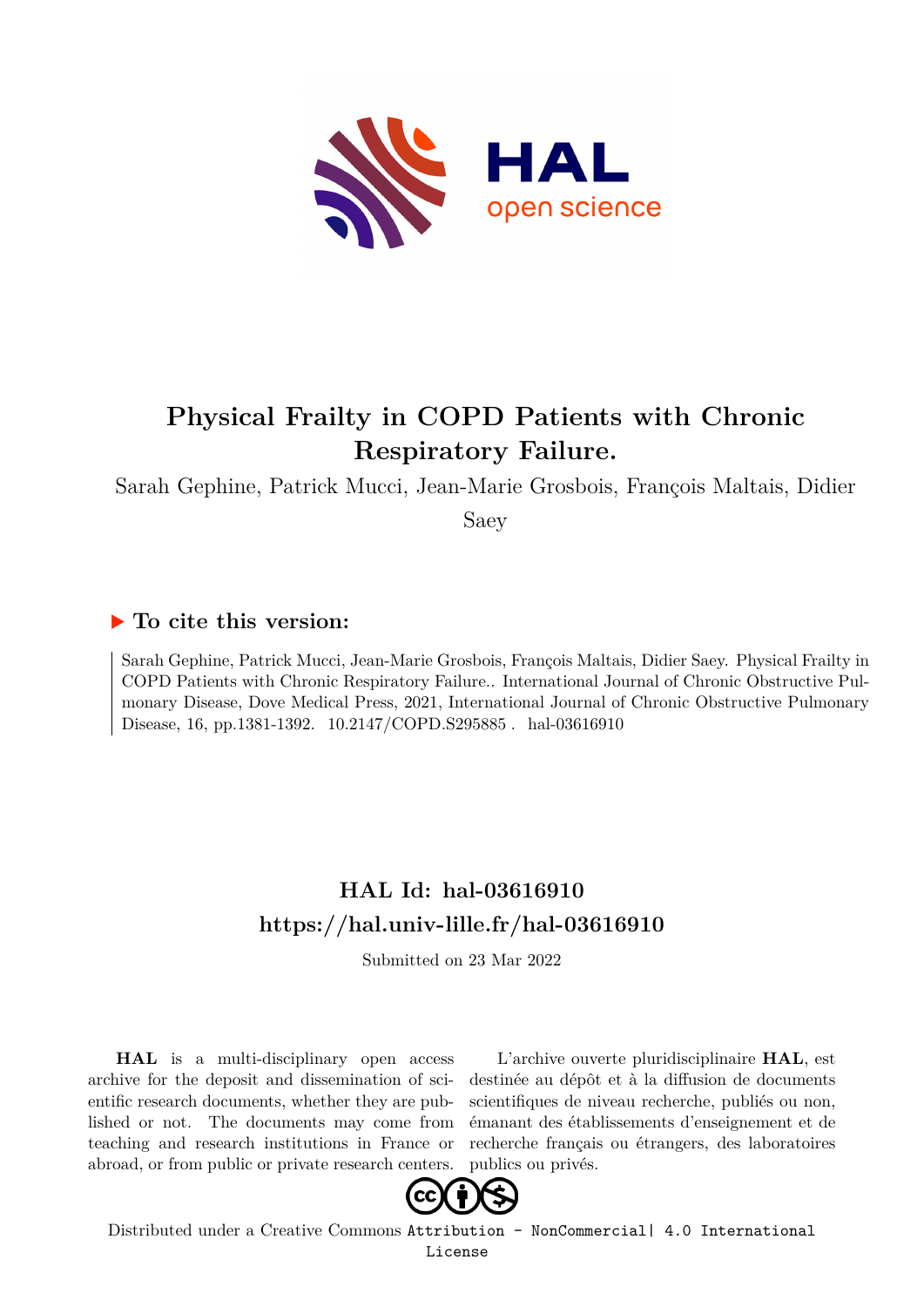#### **a** Open Access Full Text Article

# ORIGINAL RESEARCH Physical Frailty in COPD Patients with Chronic Respiratory Failure

## Sarah Gephine  $\mathbf{D}^{1,2}$  $\mathbf{D}^{1,2}$  $\mathbf{D}^{1,2}$ Patrick Mucci<sup>D</sup> Jean-Marie Grosbois<sup>3</sup> François Maltais  $\mathbf{D}^2$  $\mathbf{D}^2$ Didier Saey<sup>2</sup>

1 University Lille, University Artois, University Littoral Côte d'Opale, ULR 7369 - URePSSS - Unité de Recherche Pluridisciplinaire Sport Santé Société, Lille, F-59000, France; <sup>2</sup>Centre de Recherche, Institut Universitaire de Cardiologie et de Pneumologie de Québec, Université Laval, Québec, Canada; <sup>3</sup>Formaction Santé, Pérenchies, France

**Background:** The prevalence of physical frailty and its clinical characteristics in advanced chronic obstructive pulmonary disease (COPD) is unknown, as well as the usefulness of functional capacity tests to screen for physical frailty. The aim of the study was to evaluate the proportion and clinical portrait of COPD patients with chronic respiratory failure exhibiting physical frailty at the time of referral to home-based pulmonary rehabilitation. We also evaluate the usefulness of the short physical performance battery (SPPB) and timedup and go (TUG) as potential screening tools for physical frailty. Finally, we evaluated the specific contribution of gait speed to the frailty Fried total score.

**Methods:** This was a prospective observational study in which physical frailty was defined using Fried criteria (body mass loss, exhaustion, low physical activity, slower walking and weakness). Clinical portrait was documented from daily physical activity, exercise tolerance, functional capacity, anxiety and depressive symptoms, health-related quality of life, and fatigue scores. The ability of the SPPB and TUG to predict physical frailty was investigated using receiver operating characteristic curves. Contribution of each Fried criteria was evaluated with a principal component analysis (PCA).

**Results:** Amongst the 44 included participants (FEV<sub>1</sub>, 33  $\pm$  13% of predicted), 19 were physically frail. Frail individuals had lower daily steps number, exercise tolerance and functional capacity, and higher fatigue, anxiety, and depressive symptom scores ( $p < 0.05$ ) compared to non-frail individuals. SPPB and TUG did not have an acceptable detection accuracy for screening physical frailty. PCA indicated that gait speed was the main contributor to the Fried total score of physical frailty.

**Conclusion:** Physical frailty affects a large proportion of COPD patients with chronic respiratory failure starting a home-based intervention and was associated with worse clinical status. Although the present results need to be confirmed by adequately powered studies, gait speed seems to have the potential to become a simple screening tool for physical frailty in this population.

**Keywords:** frailty, chronic respiratory failure, pulmonary rehabilitation, gait speed

## **Introduction**

In advanced chronic obstructive pulmonary disease (COPD), many patients develop hypoxemic or hypercapnic chronic respiratory failure that require long-term oxygen therapy (LTOT) and/or non-invasive ventilation  $(NIV)$ .<sup>1</sup> Health-related quality of life (HRQoL), exercise capacity, muscle function, physical activity, mortality are all compromised in COPD patients with chronic respiratory failure,  $2-4$  possibly increasing the risk of physical frailty compared to the less severe forms of the disease.

Correspondence: Didier Saey Institut Universitaire de Cardiologie et de Pneumologie de Québec, Université Laval, 2725 Chemin Sainte-Foy, Québec, QC, G1V 4G5 Canada Email [Didier.saey@rea.ulaval.ca](mailto:Didier.saey@rea.ulaval.ca)

International Journal of Chronic Obstructive Pulmonary Disease 2021:16 1381–1392 **1381**<br> **1381**<br> **1381** © 2021 Gephine et al. This work is published and licensed by Dove Medical Press Limited. The full terms of this license are available at https://www.dovepress.com/terms.<br>php and incorporate the Creative Commons Attribution work you hereby accept the Terms. Non-commercial uses of the work are permitted without any further permission from Dove Medical Press Limited, provided the work is properly attributed. For<br>permission for commercial use of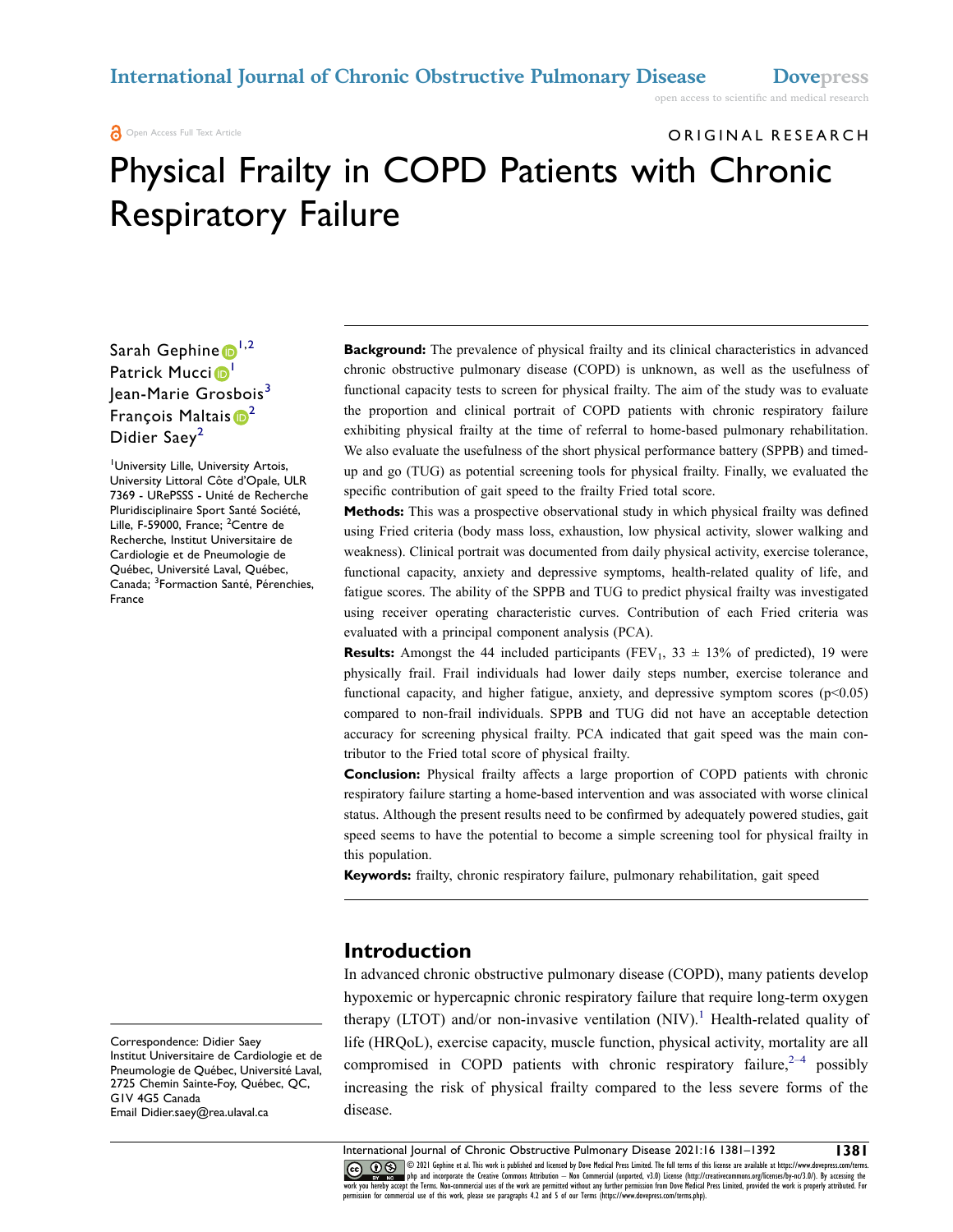Physical frailty is a clinical syndrome, first operationalized by Fried phenotypic model, $<sup>5</sup>$  that characterized indi-</sup> viduals with high vulnerability for physical dependency, risk of falls, hospitalizations and death.<sup>6</sup> Physical frailty affects  $20\%$  of patients with moderate  $\text{COPD}^7$  and about one-quarter of the patient referred to pulmonary rehabilitation  $(PR)$ <sup>8,9</sup> Although physical frailty is associated with old age, severe airflow obstruction, dyspnea and frequent exacerbations,  $7,10$  the prevalence of physical frailty in the severe forms of COPD has never been documented. Since physical frailty affects the engagement in PR and is associated with a twofold increase in the odds of program noncompletion partly due to the unpredictable health condition,  $8,11$  its early detection is important in order to individualize the intervention using additional support and flexible services.

The clinical manifestation of frailty syndrome is well documented in older adults where it is associated with muscle weakness, physical inactivity, disability, risk of falls, malnutrition, and poor  $HRQoL$ .<sup>12–15</sup> Several studies also report that sarcopenia, muscle weakness and malnutrition are highly prevalent in frail patients with COPD.<sup>9,16</sup> However, the clinical impact of frailty on functional status, physical activity level and HRQoL of patients with severe COPD is also worth considering. Knowledge of the relationships between physical frailty and these clinical features is important since they might be improved by PR.17–19

The time needed for Fried phenotypic assessment may restrict its use in clinical practice. Firstly developed to assess the risk of mobility limitations, falls, and disability in older adults, the short physical performance battery (SPPB) and time-up and go (TUG) tests were also used to detect frailty in older adults<sup>20–22</sup> and proposed as convenient and simple alternatives to the Fried phenotypic assessment. Furthermore, SPPB has shown a reasonable construct validity for screening physical frailty in adult lung transplant candidates in whom its ability to predict post-transplant mortality may surpass that of the Fried phenotypic model. $^{23}$  Although validated to characterize the functional status of patients with  $COPD$ ,  $^{24,25}$  the usefulness of SPPB and TUG to predict physical frailty in COPD has yet to be documented.

Walking is an important aspect of functional activity, as reflected by the associations between slowness and higher risk of disability, cognitive impairment, institutionalization, falls and mortality in older adults. $26$  Because of its clinical relevance, gait speed is one of the physical frailty criteria, but its specific contribution to Fried total score is unknown.

We first aimed to evaluate the proportion of COPD patients with chronic respiratory failure starting a homebased PR program exhibiting physical frailty, and describe the clinical portrait of frail individuals compared to their non-frail counterparts. We specifically focused on the potential relationship of frailty with physical activity level, anxiety and depressive symptoms and HRQoL. The second objective was to evaluate the usefulness of SPPB and TUG as potential screening tools for physical frailty. Finally, we evaluated the specific contribution of gait speed to the frailty Fried total score.

## **Methods**

## Participants and Study Design

This prospective observational study was part of a larger longitudinal study aimed at evaluating the long-term effectiveness of 8-week home-based PR on functional capacities and physical frailty in COPD patients with chronic respiratory failure. Participants were referred to the homebased PR by their pulmonologist who was in charge of providing the clinical assessment and certifying the presence of COPD according to the Global Initiative for Chronic Obstructive Lung Disease (GOLD) classification system. Participants were then contacted by the PR team to set the first visit at home. Eligible patients were aged 40 years or above with a diagnosis of COPD as a main disease, they had chronic respiratory failure, defined as the requirement for either LTOT and/or NIV. Participants were excluded if they had a poorly controlled psychiatric illness, neurological sequelae, or any bone and joint diseases preventing physical activity. All the patients included in the larger longitudinal study who met the inclusion criteria previously mentioned were included in the present exploratory study.

The study was conducted in accordance with the Declaration of Helsinki and was approved by the observational research protocol evaluation committee of the French Language Society of Pulmonology (CEPRO, number: 2017–007). All participants signed a written informed consent prior to the start of the program which included their approval to use the collected data for research purposes. The research protocol of the present study included two visits at home.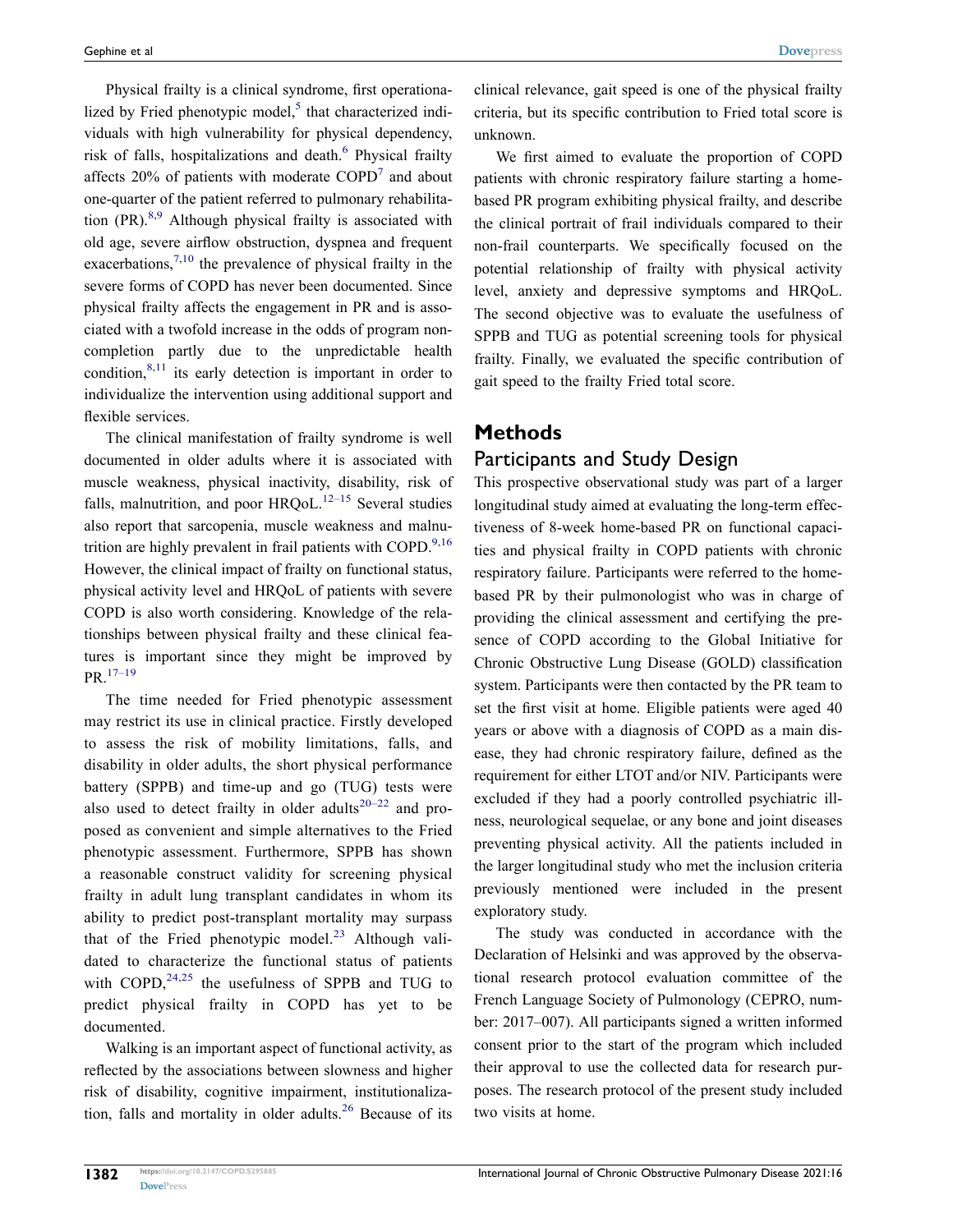## Assessments

Lung function, assessed by spirometry according to standard guidelines, $27$  medication and comorbidity data were collected from the individual's medical record provided by the pulmonologist. The burden of comorbidity was assessed using the Charlson Index calculated without adjusting for age and without including COPD in the individual's score, as previously suggested. $^{28}$  During the initial home visit, anthropometrics, anxiety and depressive symptoms, HRQoL, and fatigue data were collected. The second home visit included evaluations of physical frailty, exercise tolerance and functional capacity assessed in a random order. Each measurement was interspersed with a resting period ensuring that heart rate, pulse oxygen saturation, and effort perception had returned their respective baseline value before starting another measurement. Seven days separated the two visits, during which daily physical activity was measured with a tri-axial accelerometer.

#### Physical Frailty

Physical frailty was defined using the Fried phenotype  $model<sub>5</sub>$  including five criteria: unintentional body mass loss history  $\geq 4.5$  kg, self-reported exhaustion, weekly self-reported energy expenditure using the modified Minnesota Leisure-Time Physical Activity Questionnaire (low physical activity), 4-meter gait speed test (4MGS, slowness) and handgrip dynamometry (weakness). Patients with ≥3 criteria present were considered frail; those with one or two criteria were defined pre-frail, and those with no criteria were considered as robust.

#### Physical Activity

In addition to the Minnesota Questionnaire, daily physical activity was objectively assessed using tri-axial Actigraph GT9X accelerometer (Actigraph LLC, Pensacola, FL, USA), previously validated and explicitly recommended for patients with COPD.<sup>29,30</sup> Participants were instructed to wear the activity monitor on the right hip, during waking hours and over seven consecutive days before the start of the home-based intervention. Physical activity was defined by i) the daily amount of time participant would spend performing sedentary, light, moderate and moderate to vigorous physical activity (MVPA), expressed in minutes and percentage of total recording time and, ii) the daily step number. PA measurement was considered valid only if the patients had a wear-time of  $\geq 10$  h per day for at least five of the seven measuring days. $30$  For valid measurements, all available measuring days with a weartime of  $\geq$ 10 h were taken into account in the analysis.<sup>30</sup>

#### Exercise Tolerance

The 6-min stepper test (6MST) validated in COPD was used to evaluate the exercise tolerance at home, as previously described.31 Individuals were all familiarized with the stepper prior to the test. Standardized instructions were given, advising the participant to make the maximum number of steps (defined as a single complete movement of raising one foot and putting it down) possible over a six-minute period. No encouragement was given during the test.

#### Functional Capacity

Functional capacity was assessed with the SPPB and TUG tests. SPPB is composed of a balance test, 4-meter gait speed (4MGS), and the 5-sit-to-stand repetition test (5STS), which were performed according to the National Institute on Aging protocol.<sup>32</sup> The standing balance test required participants to maintain each of three stances for 10 seconds; feet placed side-by-side, semi-tandem, and in tandem. The 4MGS measured the time needed to walk 4 meters at a habitual pace. The faster time of two trials was selected and reported in m/ s.<sup>33</sup> The 5STS required participants to rise from a chair with their arms across their chest, five times. The sum of the three components (each subscore ranged from 0–4) determined the final SPPB score, with a possible range from 0 (functional impairment) to 12 (maximal functional capacity). TUG required the participant to rise from a seated position, walk three meters as quickly and as safely as possible, turn around, walk back, and sit down in the shortest time possible as previously described.<sup>34</sup>

## Anxiety and Depressive Symptoms, HRQoL, and Fatigue

The hospital anxiety and depression (HAD) scale composed of 14 items (7 for anxiety and 7 for depressive symptoms; each subscore can vary from 0 to 21; lower scores indicate fewer symptoms) was used to evaluate the anxiety and depression symptoms.<sup>35</sup> HRQoL was evaluated with the clinical COPD questionnaire (CCQ) which consists of ten questions related to symptoms, mental state, and functional state.<sup>36</sup> The total score is between 0 and 6 (lower score indicates a greater HRQoL). Fatigue was measured with the fatigue assessment scale (FAS) consisting of 10-item self-report questionnaire.<sup>37</sup> The response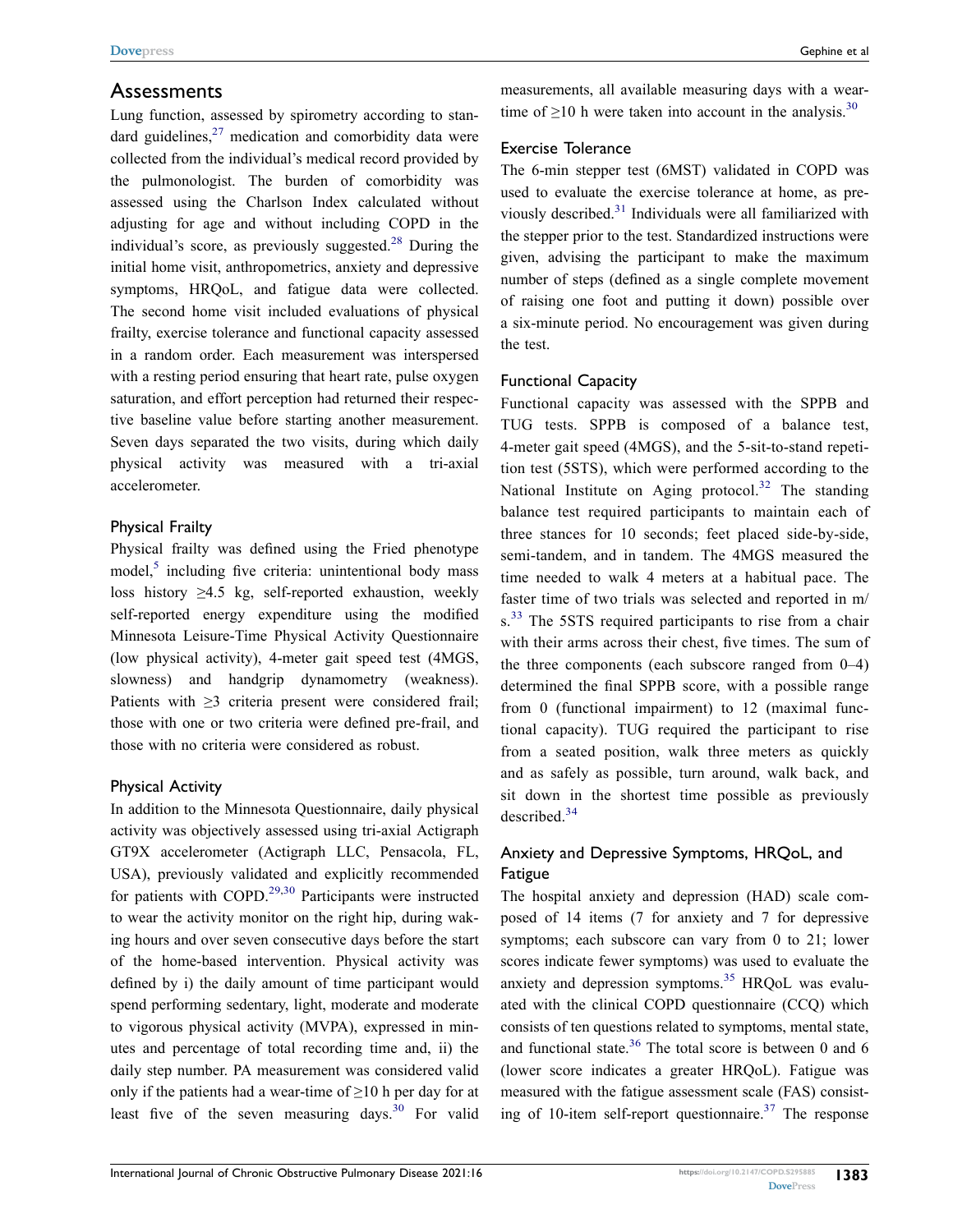scale is a 5-point Likert scale with a total score ranging from 10 to 50 (lower score indicates fewer fatigue).

## Data and Statistical Analysis

## Proportion and Clinical Features of Physical Frailty

The proportion of individuals meeting the Fried definition of physical frailty is reported as number (%). Comparisons of baseline variables between frail and non-frail individuals were performed using *t*-tests for the normally distributed quantitative variables while non-parametric Mann–Whitney tests were used for the non-normally distributed variables. Univariate Pearson analyses were performed to evaluate the potential relationship of frailty with, clinical characteristics (age, sex, BMI, forced expiratory volume in 1 s  $[FEV<sub>1</sub>]$ , number of exacerbations, mMRC dyspnea scale, Charlson index, medication and nutritional supplements), and study outcomes. Strength of the correlations was categorized according to the correlation coefficient as weak (0 to 0.3), moderate  $(>0.4$  to 0.6), or strong  $(>0.7 \text{ to } 0.9)$ .<sup>38</sup>

## Functional Capacity Tests to Detect Physical Frailty

Receiver operating characteristic (ROC) curves were created to analyze the sensitivity, specificity, area under the curve (AUC) and the positive and negative likelihood ratio (LR) of SPPB and TUG cutoff points to detect physical frailty. An acceptable detection accuracy of the test was defined by an AUC between 0.7 and 0.8, while the detection accuracy of the test was excellent when the AUC > 0.8<sup>39</sup> The odds ratios of various cutoff points of these tests to predict physical frailty were also calculated along with their respective confidence intervals.

## Specific Contribution of Gait Speed to Physical Frailty

Documentation of the specific contribution of gait speed to Fried total score is complicated by the potential for collinearity between the two variables, gait speed being one component of the Fried total score. To address this methodological problem, a principal component analysis was performed to determine which of unintentional body mass loss history, self-reported exhaustion, weekly self-reported energy expenditure, 4MGS and handgrip dynamometry are the major contributor to the variance of the Fried total score, in this specific population. This technique permits to reduce the dimensionality of the dataset to few components while minimizing loss of information. Results from the principal component analysis indicate the proportion of the variance explains by each component. On this graphical representation, the closer a variable is to the external boundary the larger is its contribution to the component. We applied the Kaiser criterion to retain two components with eigenvalues equal to or greater than 1. Factor loadings of >0.5 were deemed to be highly relevant to the latent factor.

Statistical analyses were performed using the SPSS statistical software programs, version 19.0 (IBM SPSS, Chicago, IL, USA). Variables were expressed as mean ± standard deviation or as frequencies and percentages and were tested for normality.

## **Results**

A total of 55 patients were contacted for possible study participation. Among them, two declines participation and four did not meet the inclusion criteria (COPD was not the main disease). Forty-nine patients gave informed consent to participate in the study; among them, one died, one withdrew consent between the initial and the second visit, and three were excluded because they refused the physical frailty assessment. Anthropometric data, pulmonary function and COPD related-comorbidities of the remaining 44 participants are presented in Table 1. The majority of participants were men, overweight, ex-smokers, with severe airflow limitation and frequent exacerbations (Table 1). Thirty-nine participants were treated with LTOT and NIV and five received only NIV.

## Physical Frailty Proportion

Physical frailty was identified in 19 (43%) participants; 21 (47%) participants had one or two Fried criteria and only 4 participants did not meet any of Fried criteria. The latter two categories of participants were grouped under the term "non-frail" participants. Amongst the frail criteria, exhaustion was the most common marker of frailty in each group (total group: 68%; frail: 89%; non-frail: 52%) (Figure 1). No non-frail participant met the 4MGS slowness criteria (Figure 1).

## Clinical Features of Physical Frailty

We did not find significant differences in anthropometric data, pulmonary function or Charlson comorbidity index between the physically frail and non-frail groups (Table 1). The proportion of frail participants on inhaled corticosteroids and nutritional supplements was greater compared to that of the non-frail individuals ( $p<0.05$ ). On average, frail individuals had lower exercise tolerance and functional capacity (balance, 4MGS, SPPB total score), and higher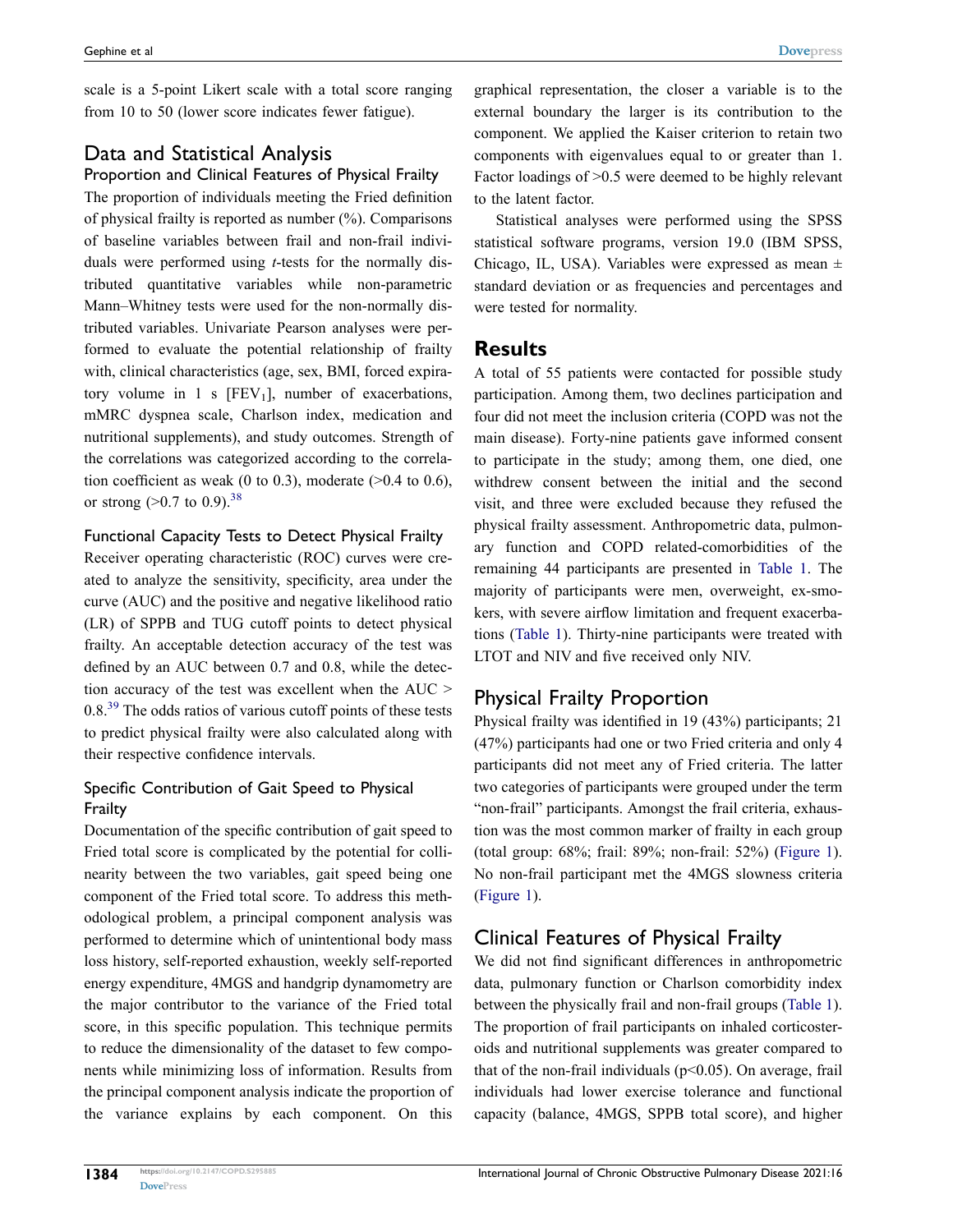**Table 1** Anthropometrics, Medical and Pulmonary Function Characteristics

| <b>Characteristics</b>                     | Total Group ( $n = 44$ ) | Frail $(n = 19)$ | Non-Frail (n=25) | p-value |
|--------------------------------------------|--------------------------|------------------|------------------|---------|
| Age, years                                 | $66 \pm 8$               | $67 \pm 9$       | $65 \pm 8$       | 0.49    |
| Female, n (%)                              | 14(32)                   | 4(21)            | 9(36)            | 0.29    |
| BMI, $\text{kg/m}^2$                       | $26 \pm 7$               | $24 \pm 7$       | $27 \pm 7$       | 0.17    |
| Current smokers, n (%)                     | 8(18)                    | 2(10)            | 6(24)            | 0.30    |
| FEV <sub>1</sub> , % of predicted          | $33 \pm 13$              | $30 \pm 9$       | $36 \pm 16$      | 0.18    |
| FEV <sub>1</sub> /FVC, %                   | $50 \pm 14$              | $48 \pm 8$       | $51 \pm 17$      | 0.52    |
| GOLD stage, n (%)                          |                          |                  |                  | 0.35    |
| $\overline{2}$                             | 3(7)                     | 0(0)             | 3(12)            |         |
| 3                                          | 18(41)                   | 8(42)            | 10(40)           |         |
| $\overline{4}$                             | 23(52)                   | 11(58)           | 12(48)           |         |
| Exacerbation $\geq 2$ in last year, n (%)  | 29 (66)                  | 13(68)           | 16(64)           | 0.77    |
| mMRC dyspnea score                         | $3.2 \pm 0.9$            | $3.4 \pm 0.9$    | $3.0 \pm 0.9$    | 0.07    |
| LTOT, $n$ $%$                              | 39 (89)                  | 18(95)           | 21(84)           | 0.26    |
| NIV, n (%)                                 | 29(66)                   | 12(63)           | 14(56)           | 0.57    |
| CPAP, n (%)                                | 6(14)                    | 1(5)             | 4(16)            | 0.28    |
| Short-acting $\beta$ 2-agonists, n (%)     | 30(68)                   | 14(74)           | 16(64)           | 0.51    |
| Long-acting $\beta$ 2-agonists, n (%)      | 9(20)                    | 3(16)            | 6(24)            | 0.52    |
| Long-acting anticholinergic, n (%)         | 43 (98)                  | 19 (100)         | 24 (96)          | 0.41    |
| Bronchodilator with corticosteroids, n (%) | 16(36)                   | 4(21)            | 12(48)           | 0.07    |
| Inhaled corticosteroids, n (%)             | 25(57)                   | 14(74)           | 11(44)           | 0.04    |
| Oral corticosteroids, n (%)                | 4(9)                     | 2(11)            | 2(8)             | 0.79    |
| Charlson Index                             | $2.7 \pm 1.9$            | $3.1 \pm 1.9$    | $2.4 \pm 1.9$    | 0.18    |
| Nutritional supplements, n (%)             | 11(25)                   | 9(47)            | 4(16)            | 0.03    |

**Notes**: Values are presented as mean ± SD or number (%). Non-frail group: 0, 1 or 2 Fried criteria.

Abbreviations: BMI, body mass index; FEV<sub>1</sub>, forced expiratory volume in 1 second; FVC, forced vital capacity; GOLD, Global Initiative for Chronic Obstructive Lung Disease; mMRC, modified Medical Research Council dyspnea scale; LTOT, long-term oxygen therapy; NIV, non-invasive ventilation; CPAP, continuous positive airway pressure.

fatigue scores and anxiety and depressive symptoms (p<0.05) compared to their non-frail counterparts (Table 2). The CCQ score difference between the two groups did not reach statistical significance ( $p = 0.06$ ).

Physical activity measurement was obtained in only 33 participants (3 participants refused to wear the activity monitor and in 8 participants, the criteria for a valid measurement were not met). The daily number of steps was significantly different between groups (1392  $\pm$  1249 versus 2666  $\pm$  2978 steps per day, p<0.05, physical frailty vs non-frail); while the daily time spent in sedentary, light and moderate activities was similar between groups ( $82 \pm 9\%$  vs  $76 \pm 15\%$ , p = 0.69;

 $17 \pm 8\%$  vs  $24 \pm 14\%$ ,  $p = 0.08$ ;  $1 \pm 1\%$  vs  $1 \pm 2\%$ ,  $p = 0.90$ , frail vs non-frail, respectively) (Figure 2).

Univariate analyses are presented in Table 3. Physical frailty was moderately correlated with exercise tolerance, functional capacity, anxiety and depressive symptoms, HRQoL, and fatigue score (Table 3). The correlations with daily physical activity variables were weak.

## Functional Capacity Tests to Detect Physical Frailty

The usefulness of SPPB and TUG to detect physical frailty is illustrated in Figure 3. The AUCs were 0.69 and 0.64, for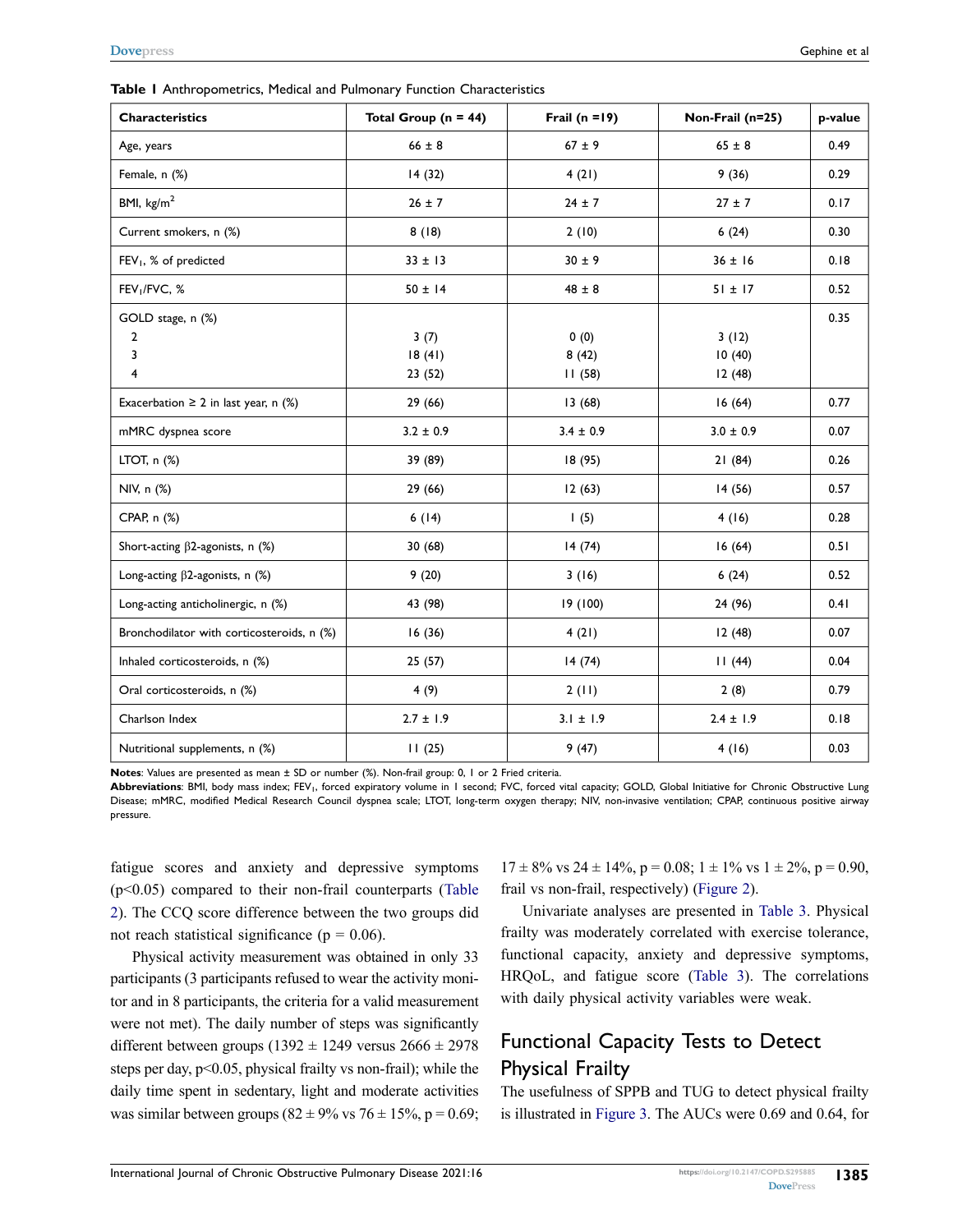

Figure 1 Prevalence of physical frailty criteria in frail and non-frail individuals. **Abbreviations**: WEE, weakly energy expenditure estimated from the Minnesota Leisure-Time Physical Activity Questionnaire; 4MGS, 4-meter gait speed.

the SPPB and TUG, respectively. According to the AUC cuts-off, both tests did not have an acceptable detection accuracy for screening physical frailty. [Table S1](https://www.dovepress.com/get_supplementary_file.php?f=295885.docx) displays the sensitivity and specificity of SPPB and TUG to screen for physical frailty. According to Figure 3 and [Table S1,](https://www.dovepress.com/get_supplementary_file.php?f=295885.docx) the best cutoff points for the detection of physical frailty were  $\leq$ 10 points and  $\geq$  8.5 seconds, for SPPB and TUG, respectively. Moreover, the odds of being physically frail were 2.9-fold  $(95\% \text{ CI} = 0.8-11.4)$  higher in individuals with a SPPB score  $\leq 10$  points compared to those with SPPB score >10 points, and 3.8-fold (95% CI = 1.1–13.7) higher in individuals had a TUG score ≥8.5 seconds compared to those with a TUG score < 8.5 seconds.

## Specific Contribution of Gait Speed to Physical Frailty

Results of the principal component analysis are represented in Figure 4 and the associated values are displayed in [Table](https://www.dovepress.com/get_supplementary_file.php?f=295885.docx) [S2](https://www.dovepress.com/get_supplementary_file.php?f=295885.docx). The first component explained 31.2% of the physical frailty score. On the first component, 4MGS had the highest positive loading (0.67), contributing the most to the physical frailty score. The second component explained 26.2% of the physical frailty score; on this component, weakness had the highest positive loading (0.76) [\(Table S3\)](https://www.dovepress.com/get_supplementary_file.php?f=295885.docx). Cumulatively, components 1 and 2 explain 57.4% of the physical frailty score. The odds ratios of various cutoff points of the 4MGS to predict physical frailty are presented in Table 4.

## **Discussion**

Physical frailty affected a large proportion of COPD patients with chronic respiratory failure at the time of starting a home-based PR program. Physically frail participants were using more inhaled corticosteroids and nutritional supplements, and had lower daily steps number, exercise tolerance and functional capacity, and higher anxiety and depressive symptoms, and fatigue scores compared to their non-frail counterparts. Furthermore, physical frailty was moderately correlated with exercise tolerance, functional capacity, anxiety and depressive symptoms, HRQoL, and fatigue scores. These results underscore the challenge of health professionals when caring for patients

| <b>Characteristics</b>     | Total Group (n=44) | Frail $(n=19)$ | Non-Frail (n=25) | p-value |
|----------------------------|--------------------|----------------|------------------|---------|
| 6MST, strokes              | $249 \pm 150$      | $197 \pm 175$  | $288 \pm 116$    | 0.03    |
| <b>SPPB</b>                |                    |                |                  |         |
| Balance, score (0-4)       | $3.6 \pm 0.8$      | $3.3 \pm 1.0$  | $3.8 \pm 0.5$    | 0.02    |
| 4MGS, m/s                  | $0.8 \pm 0.2$      | $0.7 \pm 0.2$  | $0.9 \pm 0.1$    | < 0.01  |
| 5STS, seconds              | $12.7 \pm 3.5$     | $12.9 \pm 3.7$ | $12.5 \pm 3.3$   | 0.73    |
| Total score (0-12)         | $9.7 \pm 1.9$      | $8.9 \pm 2.1$  | $10.3 \pm 1.4$   | 0.03    |
| TUG, seconds               | $9.8 \pm 5.4$      | $9.9 \pm 3.1$  | $9.6 \pm 6.7$    | 0.13    |
| Anxiety symptoms, score    | $9.8 \pm 4.8$      | $12.2 \pm 5.2$ | $7.9 \pm 3.8$    | < 0.01  |
| Depressive symptoms, score | $8.1 \pm 4.1$      | $9.7 \pm 4.6$  | $7.0 \pm 3.5$    | 0.01    |
| CCQ, score                 | $2.9 \pm 1.3$      | $3.4 \pm 1.5$  | $2.6 \pm 0.9$    | 0.06    |
| FAS, score                 | $25.6 \pm 7.9$     | $28.9 \pm 8.5$ | $23.1 \pm 6.5$   | 0.01    |

#### **Table 2** Clinical Assessments

**Note**: Values are presented as mean ± SD.

**Abbreviations**: 6MST, 6-minute stepper test; SPPB, short physical performance battery test; 4MGS, 4-meter gait speed; 5STS, 5-sit-to-stand test; TUG, timed-up and go test; CCQ, clinical COPD questionnaire; FAS, fatigue assessment scale.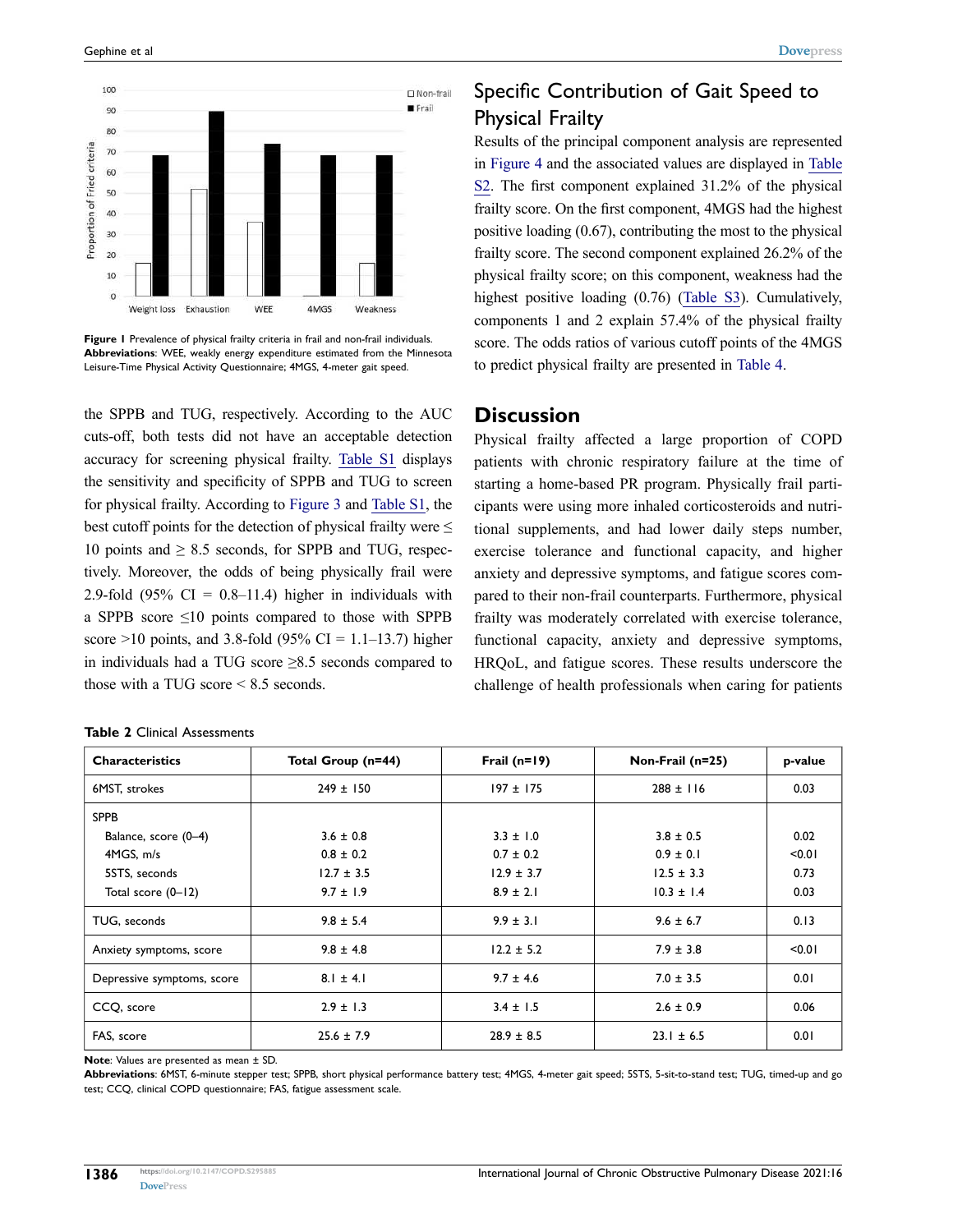

**Figure 2** Daily physical activity levels defined by the number of steps (**A**) and the number of time spent in sedentary (**B**), light (**C**) and moderate (**D**) activities in minutes. Values are mean ± SD. \*p<0.05 frail versus non-frail. Since neither group spent any time in vigorous activity, this physical activity parameter is not presented.

with severe COPD, but also highlight the heavy clinical burden COPD patients with chronic respiratory failure have to deal with when starting a PR program.

The second aim of the study was to evaluate the usefulness of SPPB and TUG for screening physical frailty. Our results suggest that neither SPPB nor TUG has an acceptable detection accuracy for screening physical frailty. Because of its clinical relevance, we used a principal component analysis to evaluate the specific contribution of gait speed to frailty score. Results showed

| Characteristics (n=44)                                         | <b>Physical Frailty</b> | p value      |
|----------------------------------------------------------------|-------------------------|--------------|
| mMRC dyspnea score                                             | 0.39                    | < 0.01       |
| 6MST, strokes                                                  | $-0.43$                 | < 0.01       |
| SPPB, total score (0-12)                                       | $-0.43$                 | < 0.01       |
| TUG, seconds                                                   | 0.02                    | 0.89         |
| Anxiety symptoms, score                                        | 0.45                    | < 0.01       |
| Depressive symptoms, score                                     | 0.40                    | < 0.01       |
| CCQ, score                                                     | 0.50                    | < 0.01       |
| FAS, score                                                     | 0.52                    | < 0.01       |
| Daily physical activity<br>Steps, number<br>Sedentary, minutes | $-0.38$<br>$-0.16$      | 0.03<br>0.38 |
| Light, minutes<br>Moderate, minutes                            | $-0.37$<br>$-0.08$      | 0.03<br>0.67 |

| Table 3 Pearson Correlation with Physical Frailty |  |  |  |  |  |  |  |
|---------------------------------------------------|--|--|--|--|--|--|--|
|---------------------------------------------------|--|--|--|--|--|--|--|

**Abbreviations**: mMRC, modified Medical Research Council dyspnea scale; 6MST, 6-minute stepper test; SPPB, short physical performance battery test; TUG, timedup and go test; CCQ, clinical COPD questionnaire; FAS, fatigue assessment scale.

that amongst Fried criteria, gait speed was the main contributor to the total score of physical frailty.

Frail status is highly associated with the severity of airflow obstruction and frequency of exacerbations; consequently, patients with severe COPD have an increased risk of frailty compared to those affected by milder forms of the disease.<sup>10</sup> We found that  $43\%$  and  $47\%$  of the individuals referred for the home PR intervention were physically frail and prefrail, respectively. Taking together, 90% of our population had at least one Fried criterion, with exhaustion as the most common marker of physical frailty, consistent with a previous report.<sup>8</sup> This result is higher than previously reported, where 25 to 28% of patients with moderate to severe COPD were physically frail when starting a center-based PR $^{8,9}$  This can be explained by the presence of severe airflow limitation and chronic respiratory failure in the present study population. This result highlights the importance of implementing physical frailty assessment in PR settings, especially in people requiring LTOT and NIV.

Age, sex, severity of airway obstruction, body mass index, number of comorbidity or number of exacerbation during the last year, could not discriminate the physical frail individuals from the non-frail ones. These factors were previously associated with frailty in COPD, but when using another definition than Fried phenotype.<sup>10,40</sup> However, we found that the proportion of physical frail individuals using inhaled corticosteroids and daily nutritional supplements was greater than what was seen in nonfrail ones, consistent with a previous result in which malnutrition was present in 63% of the physically frail individuals.<sup>9</sup> Moreover, the physical frail group had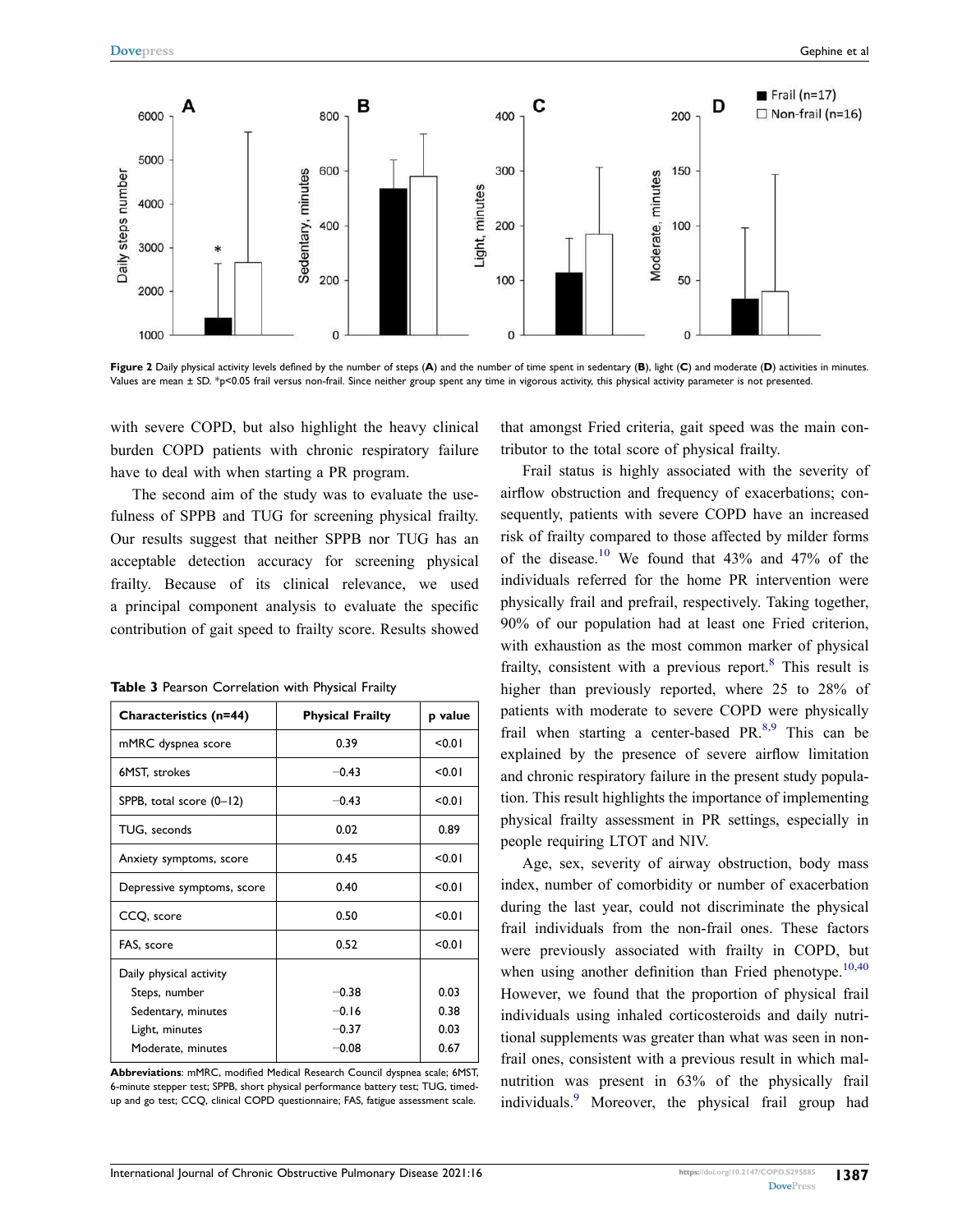

**Figure 3** ROC curves of the SPPB and TUG as predictors of physical frailty. **Abbreviations**: AUC, area under the curve; SPPB, short physical performance battery test; TUG, timed-up and go test.

lower daily steps number, exercise tolerance and functional capacity compared to the non-frail group.

The Minnesota Questionnaire which is used to document weekly self-reported energy expenditure in the Fried



**Figure 4** Principal component analysis of the first two principal components of physical frailty. Principal component analysis (PCA) is a simple graphical display used to study the overall structure of the dataset and to obtain a visual understanding of relationships between the included variables (ie, Fried criteria)<sup>52</sup>. On this graphical representation, the closer a variable is to the external boundary the larger is its contribution to the component. PCA analysis indicated that the first component and the second component explained 31.2% and 26.2% of the variance of the physical frailty score, respectively. On the first component, 4MGS had the highest positive loading, while on the second component, weakness had the highest positive loading. Cumulatively, components 1 and 2 explained 57.4% of the variance of physical frailty score.

**Abbreviations**: WEE, weekly energy expenditure estimated from the Minnesota Leisure-Time Physical Activity Questionnaire; 4MGS, 4-meter gait speed.

physical frailty assessment is time-consuming and requires remembrance of the practice of physical activity over the past year. We used accelerometry to provide an objective assessment of physical activity in this population and found that COPD patients with chronic respiratory failure have a remarkably low level of domestic daily life activities. $41$  We also confirmed the existing relationship between physical frailty and low daily physical activity previously reported in healthy older adults.42 Regardless of the physical frailty status, the number of steps per day and the time spent in moderate physical activity were well below the guideline recommendations.<sup>43</sup>

Although under-recognized, fatigue, anxiety and depressive symptoms are commonly reported in patients with COPD starting PR $^{44,45}$  We confirmed that physically frail patients with COPD present higher fatigue, and anxiety and depressive symptoms compared to the non-frail.<sup>8</sup> We extend this knowledge by demonstrating moderate correlations between physical frailty and anxiety and depressive symptoms, fatigue and poor HRQoL, in line with the results of previous studies in older adults.<sup>15,46,47</sup> Moreover, although the CCQ score was not significantly different between the frail and non-frail groups  $(p=0.06)$ , the positive difference (+0.8 for the physically frail patients compared to the non-frail ones) was higher than the minimal clinically important difference for this measure (0.3 to 0.5).  $48$ 

The concomitant occurrence of physical frailty, physical inactivity, exercise intolerance, general fatigue, anxiety and depressive symptoms, and poor HRQoL might prevent patients with COPD from fully engaging in pulmonary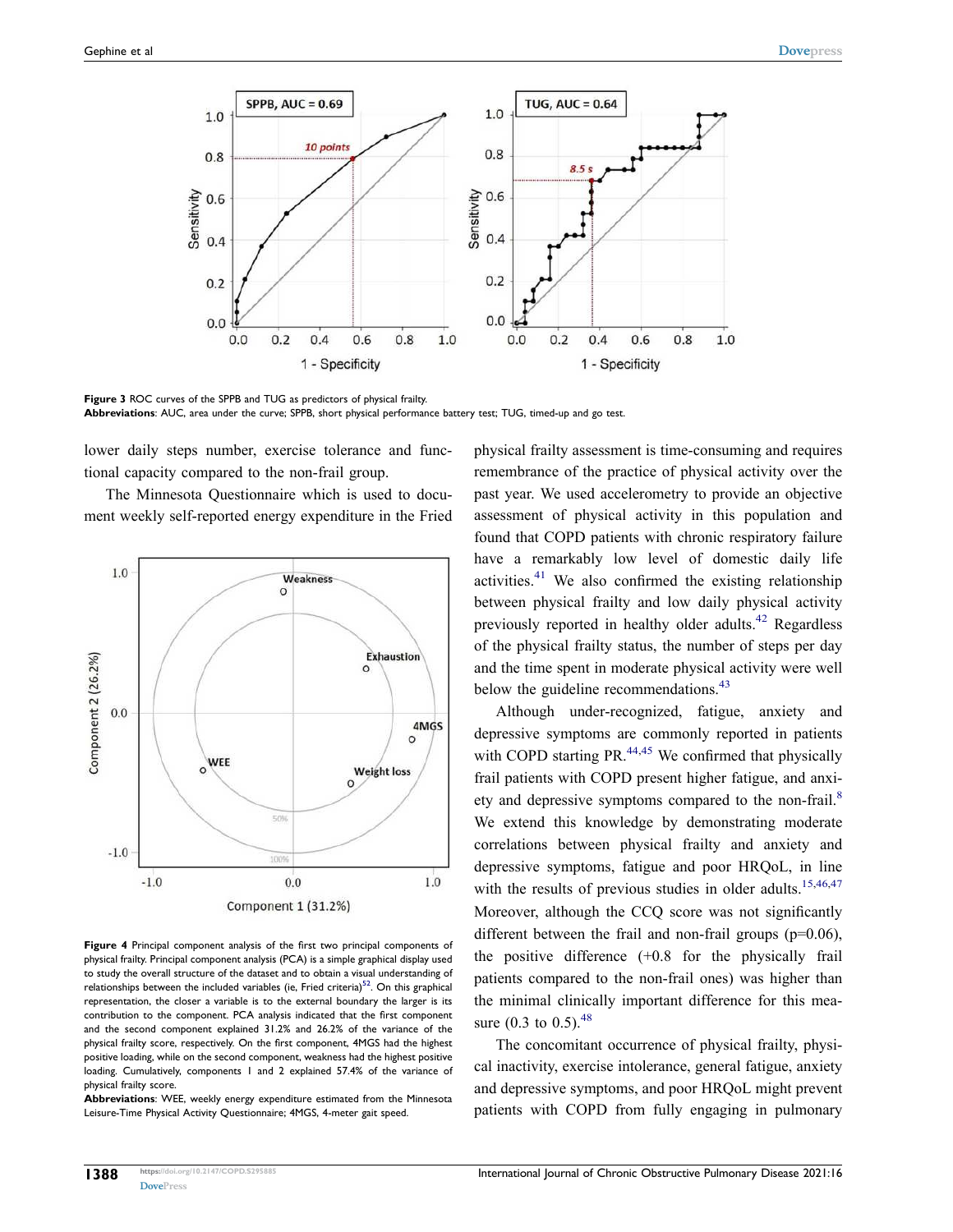| <b>Detection of Physical Frailty</b> | <b>Odds Ratio</b> | 95% CI        |
|--------------------------------------|-------------------|---------------|
| SPPB, points                         |                   |               |
| $\leq$ 10                            | 2.9               | $0.8 - 11.4$  |
| TUG, seconds                         |                   |               |
| $\geq 8.5$                           | 3.8               | $1.1 - 13.7$  |
| 4MGS, m/s                            |                   |               |
| $\leq$ 1                             | 1.3               | $0.3 - 6.4$   |
| $\leq 0.95$                          | 3.0               | $0.7 - 13.2$  |
| ≤ 0.90                               | 4.2               | $1.0 - 18.1$  |
| $\leq 0.85$                          | 5.6               | $1.4 - 22.0$  |
| $\leq 0.8$                           | 9.6               | $2.4 - 39.4$  |
| $\leq 0.75$                          | 12.6              | $2.7 - 57.7$  |
| $\leq 0.70$                          | 12.8              | $2.3 - 70.1$  |
| $\leq 0.65$                          | 21.6              | $2.4 - 193.7$ |

**Table 4** Odds Ratio for Detecting Physical Frailty

**Abbreviations**: SPPB, short physical performance battery test; TUG, timed-up and go test; 4MGS, 4-meter gait speed; CI, confidence interval.

rehabilitation. Indeed, despite that frail patients with COPD respond favorably to  $PR<sub>s</sub><sup>8</sup>$  our results confirmed that this population accumulated multidimensional loss that might compromise the effectiveness of traditional PR.<sup>11</sup> It is thus crucial to identify these people at the time of their engagement in those programs and understand their multidimensional concerns in order to individualise the intervention to suit their needs and priorities.<sup>49</sup> For example, the exercise training program and the psychologic and motivational support provided during traditional PR could be individualised according to the Fried phenotypic model that may highlight the presence of impaired muscle strength, sedentary lifestyle, walking disability, depressive symptoms, or risk of malnutrition upon which specific therapeutic interventions may be undertaken.

SPPB and TUG tests are commonly used in clinical settings and are validated to assess the risk of mobility limitations, falls and disability in patients with COPD.<sup>24,25</sup> Moreover, an SPPB score  $\leq$  8 and a TUG score  $\leq 10$  seconds were selected as a cut-off for screening physical frailty in older adults.<sup>20–22</sup> In the present study, both tests did not have an acceptable detection accuracy for screening physical frailty according to the AUC value  $( $0.70$ ).$ 

Finally, our results indicated that gait speed was the main contributor to the Fried total score of physical frailty. This result is further supported by fact that none of the individuals of the non-frail group met the Fried slowness criterion, possibly making the 4MGS a discriminant factor for physical frailty. The utility of the 4MGS has been already highlighted in older adults where a slow walking speed predicts a higher risk of disability, cognitive impairment, institutionalization, falls and mortality. 26 Moreover, the 4MGS can be easily implemented in clinical or homebased settings, offering a simple and safe surrogate of functional capacity in COPD patients.<sup>50</sup> Schoon et al showed that a gait speed  $\leq$  0.8 m/s had an excellent diagnostic value for screening for physical frailty in older adults, whether it is assessed with Fried phenotypic model or with Frailty Index tool (not including 4MGS as a component).<sup>51</sup> Using the same cutoff, the present study demonstrated that in COPD patients with chronic respiratory failure, a gait speed  $\leq 0.8$  m/s was associated with a 10-fold increase in the odds of being physically frail.

## Methodological Considerations

The exploratory nature of this study and the small sample size limit the scope of the present results, which need to be confirmed by an adequately powered study. Moreover, we purposefully selected COPD patients with chronic respiratory failure, thus the present results are not generalizable to patients with milder forms of COPD. In the same way, we selected Fried criteria to define physical frailty which cannot be substituted with other frailty assessments. We also acknowledge that we did not strictly followed the Fried physical frailty categorization by grouping the prefrail and robust patients together. Nevertheless, results were the same when we ran the statistics removing the four robust participants from the non-frail group.

Finally, our intention was not to propose the SPPB, TUG or 4MGS tests as alternatives to the Fried phenotype assessment to diagnose physical frailty but rather to determine a test that would allow for a quick clinical assessment of the participant. This would help to determine whether the patients would require more in-depth physical frailty assessments and if intervention would be necessary.

## **Conclusion**

Physical frailty affected a large proportion of COPD patients with chronic respiratory failure at the time of starting a home-based PR program and was associated with reduced daily physical activity, exercise intolerance,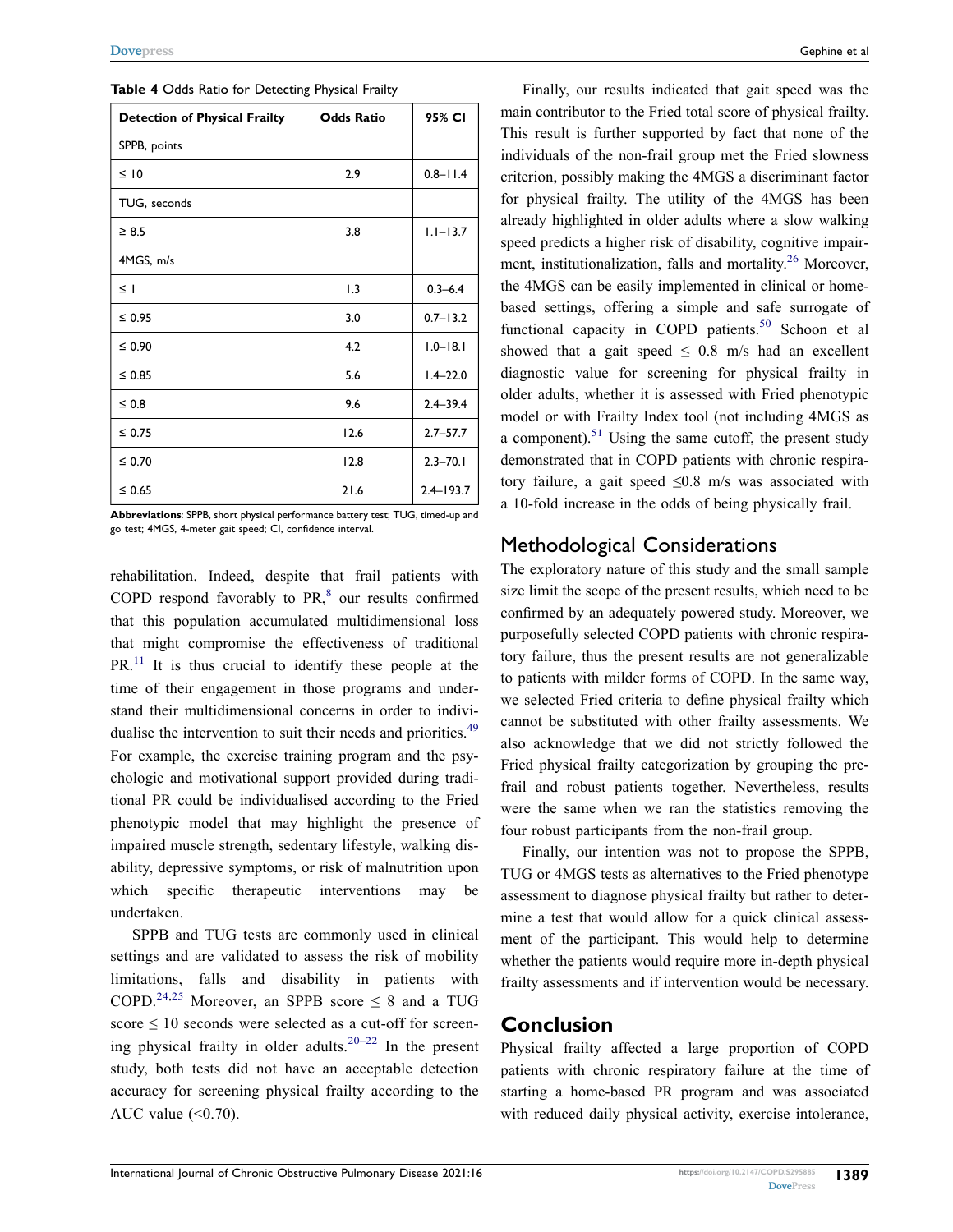anxiety and depressive symptoms, fatigue and poor functional status, and HRQoL. Although the present results need to be confirmed by adequately powered studies, gait speed seems to have the potential to become a simple screening tool for physical frailty in this population.

## **Abbreviation**

4MGS, 4-meter gait speed; 5STS, 5-sit-to-stand test; 6MST, 6-minute stepper test; AUC, area under the curve; BMI, body mass index; CCQ, clinical COPD questionnaire; COPD, chronic obstructive pulmonary disease; CPAP, continuous positive airway pressure; FAS, fatigue assessment scale;  $FEV<sub>1</sub>$ , forced expiratory volume in 1 second; FVC, functional vital capacity; GOLD, Global Initiative for Chronic Obstructive Lung Disease; HAD, hospital anxiety and depression scale; HRQoL, health-related quality of life; LTOT, long-term oxygen therapy; mMRC, modified Medical Research Council dyspnea scale; MVPA, moderate to vigorous physical activity; NIV, non-invasive ventilation; PR, pulmonary rehabilitation; ROC, receiver operating characteristic; SPPB, short physical performance battery test; TUG, timed-up and go test; WEE, weakly energy expenditure.

## **Acknowledgments**

We thank the members of the rehabilitation team: Sophie Duriez, Mathieu Grosbois, Marjorie Lambinet, Gaelle Tywoniuk, Valentine Opsomer, Florence Urbain, and Virginie Wauquier. We also thank Georges Baquet (Univ. Lille, Univ. Artois, Univ. Littoral Côte d'Opale, ULR 7369 - URePSSS F-59000 Lille, France) for his assistance with the accelerometer and Serge Simard (Centre De Recherche, Institut universitaire de cardiologie et de pneumologie de Québec, Université Laval, Québec, Canada) for his assistance with the statistical analysis.

## **Author Contributions**

All authors made a significant contribution to the work reported, whether that is in the conception, study design, execution, acquisition of data, analysis and interpretation, or in all these areas; took part in drafting, revising or critically reviewing the article; gave final approval of the version to be published; have agreed on the journal to which the article has been submitted; and agree to be accountable for all aspects of the work.

## **Funding**

Sarah Gephine was supported by doctoral salary from the University of Lille. The delivery of home-based PR was financially supported by Adair, Aeris Santé, Bastide, France Oxygène, Homeperf, LVL, Medopale, NorOx, Santélys, SOS Oxygène, Sysmed, VitalAire, and ARS Hauts-de-France. The funders played no role in the design, conduct or reporting of this study.

## **Disclosure**

Sarah Gephine reports PhD salary from University of Lille and that the delivery of home-based PR was financially supported by Adair, Aeris Santé, Bastide, France Oxygène, Homeperf, LVL, Medopale, NorOx, Santélys, SOS Oxygène, Sysmed, VitalAire, and ARS Hauts-de-France during the conduct of the study. Jean-Marie Grosbois reports personal fees unrelated to the submitted work from AstraZeneca, Boehringer Ingelheim, Chiesi, GlaxoSmithKlein, Novartis, Vitalaire, and CSL Behring, and that FormAction Santé received financial support for the home-based program from Adair, Aeris Santé, Bastide, France Oxygène, Homeperf, LVL Medical, Medopale, NorOx, Santélys, Santeo, SOS Oxygène, Sysmed, VitalAire and the ARS Hauts de France. François Maltais reports grants from GlaxoSmithKline, AstraZeneca, Sanofi, Novartis, Boehringer Ingelheim, and Grifols, personal fees from GlaxoSmithKline, Boehringer Ingelheim, Grifols, and Novartis, and reports having a financial participation in Oxynov, a company which is developing an oxygen delivery systemoutside the submitted work. The funders played no role in the design, conduct or reporting of this study. The authors report no other potential conflicts of interest in this work.

## **References**

- 1. Budweiser S, Jorres RA, Pfeifer M. Treatment of respiratory failure in COPD. *Int J Chron Obstruct Pulmon Dis*. 2008;3(4):605–618. doi:[10.2147/COPD.S3814](https://doi.org/10.2147/COPD.S3814)
- 2. Carone M, Antoniu S, Baiardi P, et al. Predictors of mortality in patients with COPD and chronic respiratory failure: the quality-oflife evaluation and survival study (QuESS): a Three-Year Study. *COPD*. 2016;13(2):130–138. doi:[10.3109/15412555.2015.1067294](https://doi.org/10.3109/15412555.2015.1067294)
- 3. Mazzarin C, Kovelis D, Biazim S, Pitta F, Valderramas S. Physical inactivity, functional status and exercise capacity in COPD Patients Receiving Home-Based Oxygen Therapy. *COPD*. 2018;1–6.
- 4. Coquart JB, Le Rouzic O, Racil G, Wallaert B, Grosbois JM. Real-life feasibility and effectiveness of home-based pulmonary rehabilitation in chronic obstructive pulmonary disease requiring medical equipment. *Int J Chron Obstruct Pulmon Dis*. 2017;12:3549–3556. doi:[10.2147/](https://doi.org/10.2147/COPD.S150827) [COPD.S150827](https://doi.org/10.2147/COPD.S150827)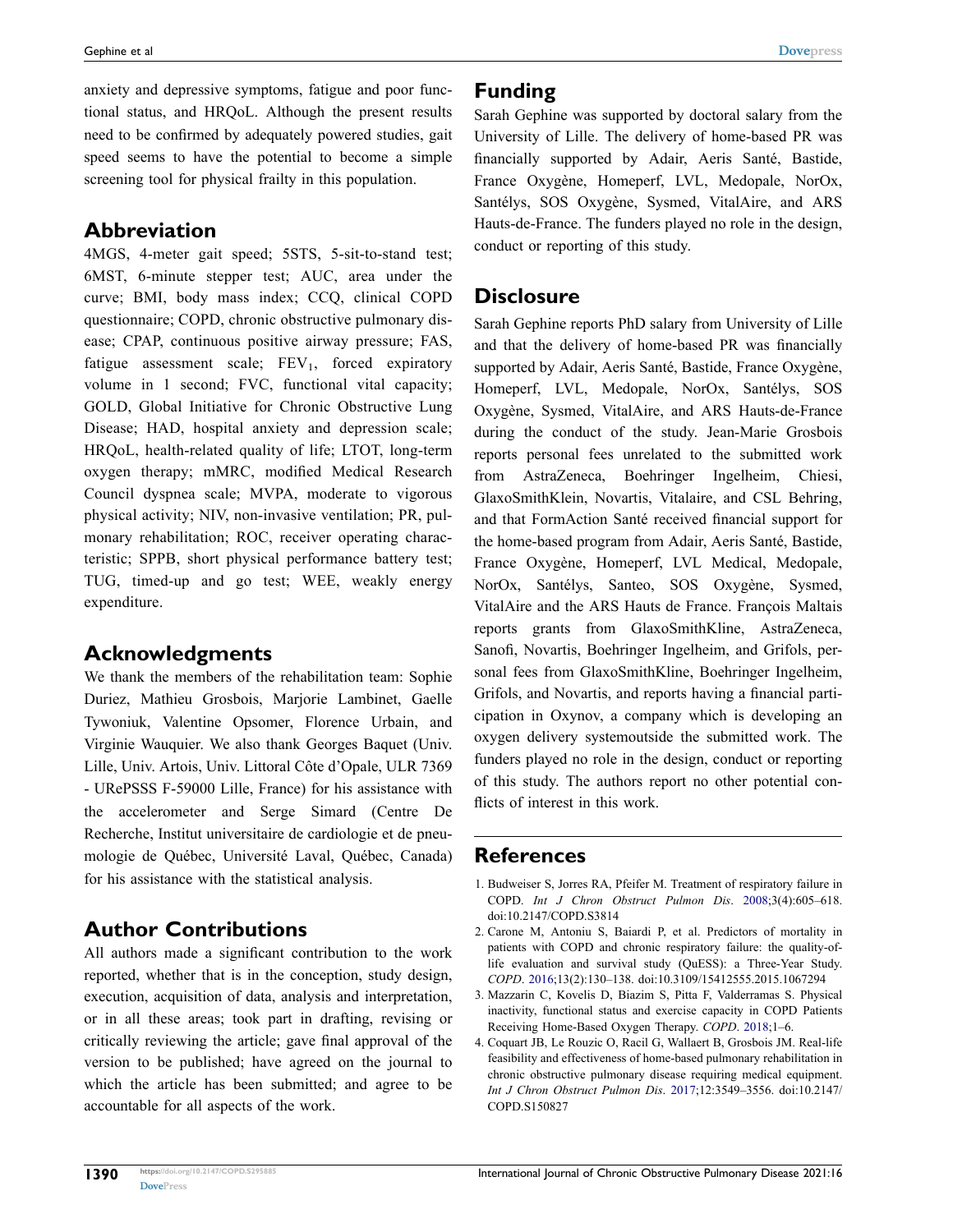- 5. Fried LP, Tangen CM, Walston J, et al. Frailty in older adults: evidence for a phenotype. *J Gerontol a Biol Sci Med Sci*. 2001;56(3):M146– M156. doi:[10.1093/gerona/56.3.M146](https://doi.org/10.1093/gerona/56.3.M146)
- 6. Morley JE, Vellas B, van Kan GA, et al. Frailty consensus: a call to action. *J Am Med Dir Assoc*. 2013;14(6):392–397. doi:[10.1016/j.](https://doi.org/10.1016/j.jamda.2013.03.022)  [jamda.2013.03.022](https://doi.org/10.1016/j.jamda.2013.03.022)
- 7. Marengoni A, Vetrano DL, Manes-Gravina E, Bernabei R, Onder G, Palmer K. The relationship between COPD and frailty: a systematic review and meta-analysis of observational studies. *Chest*. 2018;154 (1):21–40. doi:[10.1016/j.chest.2018.02.014](https://doi.org/10.1016/j.chest.2018.02.014)
- 8. Maddocks M, Kon SS, Canavan JL, et al. Physical frailty and pulmonary rehabilitation in COPD: a prospective cohort study. *Thorax*. 2016;71(11):988–995. doi:[10.1136/thoraxjnl-2016-208460](https://doi.org/10.1136/thoraxjnl-2016-208460)
- 9. Ter Beek L, van der Vaart H, Wempe JB, et al. Coexistence of malnutrition, frailty, physical frailty and disability in patients with COPD starting a pulmonary rehabilitation program. *Clin Nutr*. 2020;39(8):2557–2563. doi:[10.1016/j.clnu.2019.11.016](https://doi.org/10.1016/j.clnu.2019.11.016)
- 10. Lahousse L, Ziere G, Verlinden VJ, et al. Risk of frailty in elderly with COPD: a population-based study. *J Gerontol a Biol Sci Med Sci*. 2016;71(5):689–695. doi:[10.1093/gerona/glv154](https://doi.org/10.1093/gerona/glv154)
- 11. Brighton LJ, Bristowe K, Bayly J, et al. Experiences of pulmonary rehabilitation in people living with chronic obstructive pulmonary disease and frailty. A qualitative interview study. *Ann Am Thorac Soc*. 2020;17(10):1213–1221. doi:[10.1513/AnnalsATS.201910-800OC](https://doi.org/10.1513/AnnalsATS.201910-800OC)
- 12. Ansai JH, Farche ACS, Rossi PG, de Andrade LP, Nakagawa TH, Takahashi ACM. Performance of different timed up and go subtasks in frailty syndrome. *J Geriatr Phys Ther*. 2019;42(4):287–293. doi:[10.1519/JPT.0000000000000162](https://doi.org/10.1519/JPT.0000000000000162)
- 13. de la Rica-escuin M, Gonzalez-Vaca J, Varela-Perez R, et al. Frailty and mortality or incident disability in institutionalized older adults: the FINAL study. *Maturitas*. 2014;78(4):329–334. doi:[10.1016/j.](https://doi.org/10.1016/j.maturitas.2014.05.022)  [maturitas.2014.05.022](https://doi.org/10.1016/j.maturitas.2014.05.022)
- 14. Laur CV, McNicholl T, Valaitis R, Keller HH. Malnutrition or frailty? Overlap and evidence gaps in the diagnosis and treatment of frailty and malnutrition. *Appl Physiol Nutr Metab*. 2017;42(5):449–458. doi:[10.1139/apnm-2016-0652](https://doi.org/10.1139/apnm-2016-0652)
- 15. Crocker TF, Brown L, Clegg A, et al. Quality of life is substantially worse for community-dwelling older people living with frailty: systematic review and meta-analysis. *Qual Life Res*. 2019;28 (8):2041–2056. doi:[10.1007/s11136-019-02149-1](https://doi.org/10.1007/s11136-019-02149-1)
- 16. Bone AE, Hepgul N, Kon S, Maddocks M. Sarcopenia and frailty in chronic respiratory disease. *Chron Respir Dis*. 2017;14(1):85–99. doi:[10.1177/1479972316679664](https://doi.org/10.1177/1479972316679664)
- 17. Beauchamp MK, O'Hoski S, Goldstein RS, Brooks D. Effect of pulmonary rehabilitation on balance in persons with chronic obstructive pulmonary disease. *Arch Phys Med Rehabil*. 2010;91 (9):1460–1465. doi:[10.1016/j.apmr.2010.06.021](https://doi.org/10.1016/j.apmr.2010.06.021)
- 18. Spruit MA, Pitta F, McAuley E, ZuWallack RL, Nici L. Pulmonary rehabilitation and physical activity in patients with chronic obstructive pulmonary disease. *Am J Respir Crit Care Med*. 2015;192 (8):924–933. doi:[10.1164/rccm.201505-0929CI](https://doi.org/10.1164/rccm.201505-0929CI)
- 19. McCarthy B, Casey D, Devane D, Murphy K, Murphy E, Lacasse Y. Pulmonary rehabilitation for chronic obstructive pulmonary disease. *Cochrane Database Syst Rev*. 2015;1(2):CD003793.
- 20. Perracini MR, Mello M, de Oliveira Maximo R, et al. Diagnostic accuracy of the short physical performance battery for detecting frailty in older people. *Phys Ther*. 2020;100(1):90–98. doi:[10.1093/](https://doi.org/10.1093/ptj/pzz154)  [ptj/pzz154](https://doi.org/10.1093/ptj/pzz154)
- 21. Ramirez-Velez R, Lopez Saez de Asteasu M, Morley JE, Cano-Gutierrez CA, Izquierdo M. Performance of the short physical performance battery in identifying the frailty phenotype and predicting geriatric syndromes in community-dwelling elderly. *J Nutr Health Aging*. 2021;25(2):209–217. doi:[10.1007/s12603-](https://doi.org/10.1007/s12603-020-1484-3)  [020-1484-3](https://doi.org/10.1007/s12603-020-1484-3)
- 22. Savva GM, Donoghue OA, Horgan F, O'Regan C, Cronin H, Kenny RA. Using timed up-and-go to identify frail members of the older population. *J Gerontol a Biol Sci Med Sci*. 2013;68(4):441–446. doi:[10.1093/gerona/gls190](https://doi.org/10.1093/gerona/gls190)
- 23. Singer JP, Diamond JM, Gries CJ, et al. Frailty Phenotypes, Disability, and Outcomes in Adult Candidates for Lung Transplantation. *Am J Respir Crit Care Med*. 2015;192 (11):1325–1334. doi:[10.1164/rccm.201506-1150OC](https://doi.org/10.1164/rccm.201506-1150OC)
- 24. Bernabeu-Mora R, Medina-Mirapeix F, Llamazares-Herran E, Garcia-Guillamon G, Gimenez-Gimenez LM, Sanchez-Nieto JM. The short physical performance battery is a discriminative tool for identifying patients with COPD at risk of disability. *Int J Chron Obstruct Pulmon Dis*. 2015;10:2619–2626. doi:[10.2147/COPD.](https://doi.org/10.2147/COPD.S94377) [S94377](https://doi.org/10.2147/COPD.S94377)
- 25. Reynaud V, Muti D, Pereira B, et al. A TUG Value Longer Than 11 s Predicts Fall Risk at 6-Month in Individuals with COPD. *J Clin Med*. 2019;8(10):1752. doi:[10.3390/jcm8101752](https://doi.org/10.3390/jcm8101752)
- 26. Abellan van Kan G, Rolland Y, Andrieu S, et al. Gait speed at usual pace as a predictor of adverse outcomes in community-dwelling older people an International Academy on Nutrition and Aging (IANA) Task Force. *J Nutr Health Aging*. 2009;13(10):881–889. doi:[10.1007/](https://doi.org/10.1007/s12603-009-0246-z) [s12603-009-0246-z](https://doi.org/10.1007/s12603-009-0246-z)
- 27. American Thoracic Society. Standardization of spirometry. *Am J Respir Crit Care Med*. 1994;152:1107–1136.
- 28. Higashimoto Y, Yamagata T, Maeda K, et al. Influence of comorbidities on the efficacy of pulmonary rehabilitation in patients with chronic obstructive pulmonary disease. *Geriatr Gerontol Int*. 2016;16(8):934–941. doi:[10.1111/ggi.12575](https://doi.org/10.1111/ggi.12575)
- 29. Rabinovich RA, Louvaris Z, Raste Y, et al. Validity of physical activity monitors during daily life in patients with COPD. *Eur Respir J*. 2013;42(5):1205–1215. doi:[10.1183/09031936.00134312](https://doi.org/10.1183/09031936.00134312)
- 30. Van Remoortel H, Raste Y, Louvaris Z, et al. Validity of six activity monitors in chronic obstructive pulmonary disease: a comparison with indirect calorimetry. *PLoS One*. 2012;7(6):e39198. doi:[10.1371/journal.pone.0039198](https://doi.org/10.1371/journal.pone.0039198)
- 31. Grosbois JM, Riquier C, Chehere B, et al. Six-minute stepper test: a valid clinical exercise tolerance test for COPD patients. *Int J Chron Obstruct Pulmon Dis*. 2016;11:657–663. doi:[10.2147/](https://doi.org/10.2147/COPD.S98635) [COPD.S98635](https://doi.org/10.2147/COPD.S98635)
- 32. Guralnik JM, Simonsick EM, Ferrucci L, et al. A short physical performance battery assessing lower extremity function: association with self-reported disability and prediction of mortality and nursing home admission. *J Gerontol*. 1994;49(2):M85–M94. doi:[10.1093/ger](https://doi.org/10.1093/geronj/49.2.M85)[onj/49.2.M85](https://doi.org/10.1093/geronj/49.2.M85)
- 33. Kon SS, Patel MS, Canavan JL, et al. Reliability and validity of 4-metre gait speed in COPD. *Eur Respir J*. 2013;42(2):333–340. doi:[10.1183/09031936.00162712](https://doi.org/10.1183/09031936.00162712)
- 34. Mesquita R, Wilke S, Smid DE, et al. Measurement properties of the Timed Up & Go test in patients with COPD. *Chron Respir Dis*. 2016;13(4):344–352. doi:[10.1177/1479972316647178](https://doi.org/10.1177/1479972316647178)
- 35. Lepine JP, Godchau M, Brun P. Anxiety and depression in inpatients. *Lancet*. 1985;2(8469–8470):1425–1426. doi:[10.1016/S0140-6736\(85\)](https://doi.org/10.1016/S0140-6736(85)92589-9) [92589-9](https://doi.org/10.1016/S0140-6736(85)92589-9)
- 36. van der Molen T, Willemse BW, Schokker S, Ten Hacken NH, Postma DS, Juniper EF. Development, validity and responsiveness of the Clinical COPD Questionnaire. *Health Qual Life Outcomes*. 2003;1(1):13. doi:[10.1186/1477-7525-1-13](https://doi.org/10.1186/1477-7525-1-13)
- 37. Michielsen HJ, De Vries J, Van Heck GL. Psychometric qualities of a brief self-rated fatigue measure: the fatigue assessment scale. *J Psychosom Res*. 2003;54(4):345–352. doi:[10.1016/S0022-3999\(02\)00392-6](https://doi.org/10.1016/S0022-3999(02)00392-6)
- 38. Dancey CP, Reidy J. Pearson Education. *Stat Without Maths Psychol*. 2007;1:245.
- 39. Delacour H, Servonnet A, Perrot A, Vigezzi JF, Ramirez JM. [ROC (receiver operating characteristics) curve: principles and application in biology]. *Ann Biol Clin*. 2005;63(2):145–154. Article in French.